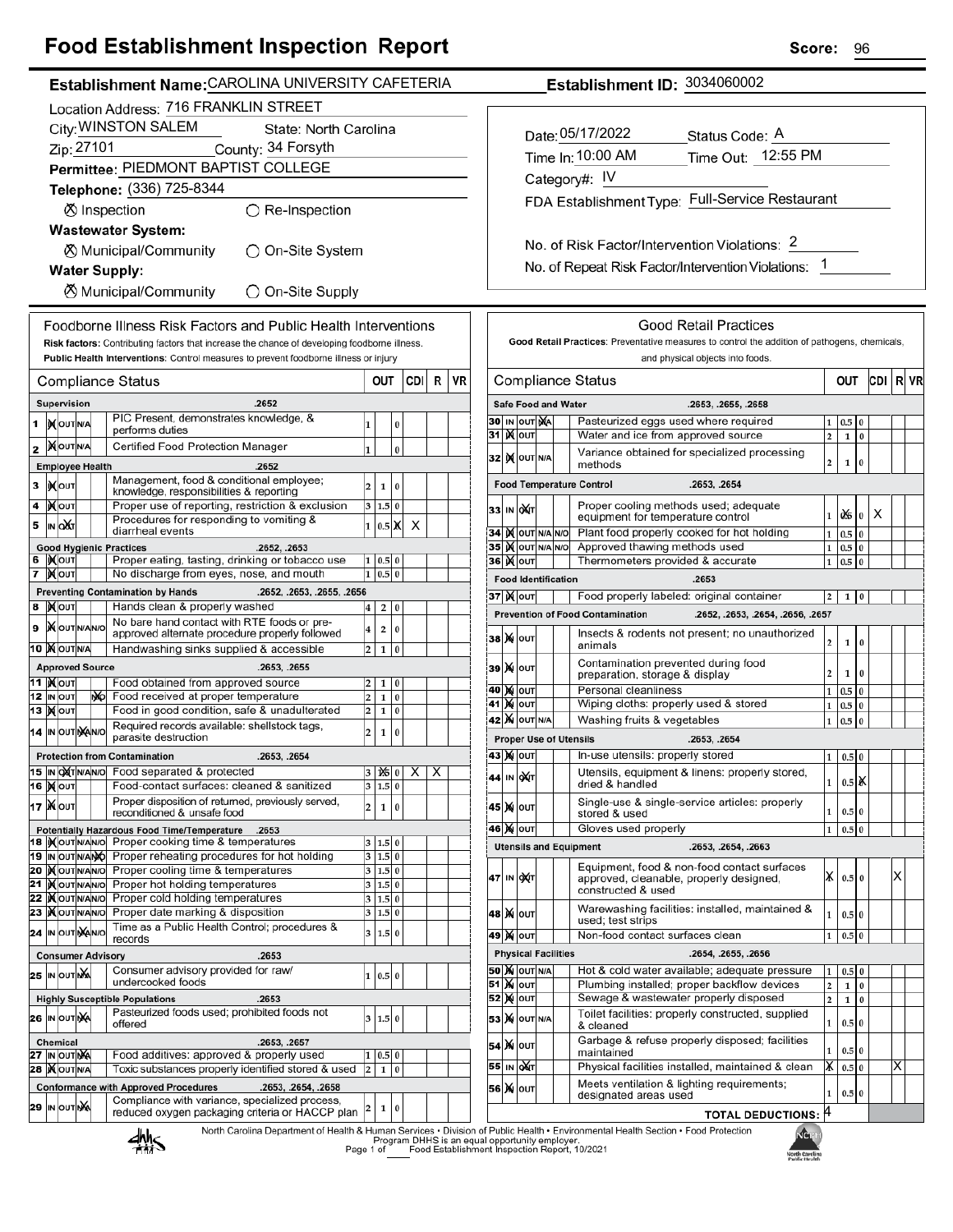# Comment Addendum to Food Establishment Inspection Report

# Establishment Name: CAROLINA UNIVERSITY CAFETERIA

| Location Address: 716 FRANKLIN STREET                                         |
|-------------------------------------------------------------------------------|
| State:NC                                                                      |
| Zip: 27101                                                                    |
| Wastewater System: X Municipal/Community   On-Site System                     |
| $\boxed{\mathbf{X}}$ Municipal/Community $\boxed{\phantom{a}}$ On-Site System |
| Permittee: PIEDMONT BAPTIST COLLEGE                                           |
|                                                                               |

Establishment ID: 3034060002

|                            | X Inspection<br>Inspection<br>Inspection  ate: 05/17/2022 |  |
|----------------------------|-----------------------------------------------------------|--|
| Comment Addendum Attached? | Status Code: A                                            |  |

Water sample taken?  $\Box$  Yes  $\Box$  No Category #: IV

Email 1:freyc@piedmontinternationaluniversity.edu

Email 2:

Telephone: (336) 725-8344

## **Temperature Observations**

| Effective January 1, 2019 Cold Holding is now 41 degrees or less |                        |                  |                |                         |                  |          |      |
|------------------------------------------------------------------|------------------------|------------------|----------------|-------------------------|------------------|----------|------|
| Item<br>chicken                                                  | Location<br>final cook | Temp Item<br>177 | hot water      | Location<br>dishmachine | Temp Item<br>167 | Location | Temp |
| broccoli                                                         | final cook             | 167              | quat sanitizer | sanitizer bucket        | 300              |          |      |
| rice                                                             | cooling @ 10:45        | 55               | ServSafe       | Shalie W. 5/31/22       | $00\,$           |          |      |
| lettuce                                                          | cooling @ 10:45        | 55               |                |                         |                  |          |      |
| rice                                                             | cooling @ 11:30        | 41               |                |                         |                  |          |      |
| lettuce                                                          | cooling @ 11:30        | 41               |                |                         |                  |          |      |
| lettuce                                                          | salad station          | 39               |                |                         |                  |          |      |
| tomatoes                                                         | salad station          | 37               |                |                         |                  |          |      |
| pasta salad                                                      | salad station          | 38               |                |                         |                  |          |      |
| egg                                                              | salad station          | 38               |                |                         |                  |          |      |
| rice                                                             | sautee station         | 40               |                |                         |                  |          |      |
| ambient                                                          | sautee station         | 39               |                |                         |                  |          |      |
| shrimp                                                           | hot holding            | 166              |                |                         |                  |          |      |
| lettuce                                                          | produce cooler         | 39               |                |                         |                  |          |      |
| tomatoes                                                         | produce cooler         | 37               |                |                         |                  |          |      |
| ambient                                                          | produce cooler         | 38               |                |                         |                  |          |      |
| stir fry                                                         | meat cooler            | 40               |                |                         |                  |          |      |
| penne                                                            | meat cooler            | 39               |                |                         |                  |          |      |
| mozz cheese                                                      | meat cooler            | 39               |                |                         |                  |          |      |
| hot water                                                        | two comp sink          | 120              |                |                         |                  |          |      |
|                                                                  |                        |                  |                |                         |                  |          |      |

|                                                                                                                      | First           | Last                                                                                                                   |                                                                  |  |
|----------------------------------------------------------------------------------------------------------------------|-----------------|------------------------------------------------------------------------------------------------------------------------|------------------------------------------------------------------|--|
| Person in Charge (Print & Sign): Shalie                                                                              |                 | Whittingslow                                                                                                           | Shale Kwhittig 180                                               |  |
|                                                                                                                      | First           | Last                                                                                                                   |                                                                  |  |
| Regulatory Authority (Print & Sign): Shannon                                                                         |                 | Malonev                                                                                                                | Thannw                                                           |  |
| REHS ID: 2826 - Maloney, Shannon                                                                                     |                 | Verification Required Date:                                                                                            |                                                                  |  |
| REHS Contact Phone Number: (336) 703-3383<br>North Carolina Department of Health & Human Services<br>$\frac{dh}{dh}$ | Page 1 of _____ | • Division of Public Health<br>DHHS is an equal opportunity employer.<br>Food Establishment Inspection Report, 10/2021 | • Food Protection Program<br><b>Environmental Health Section</b> |  |